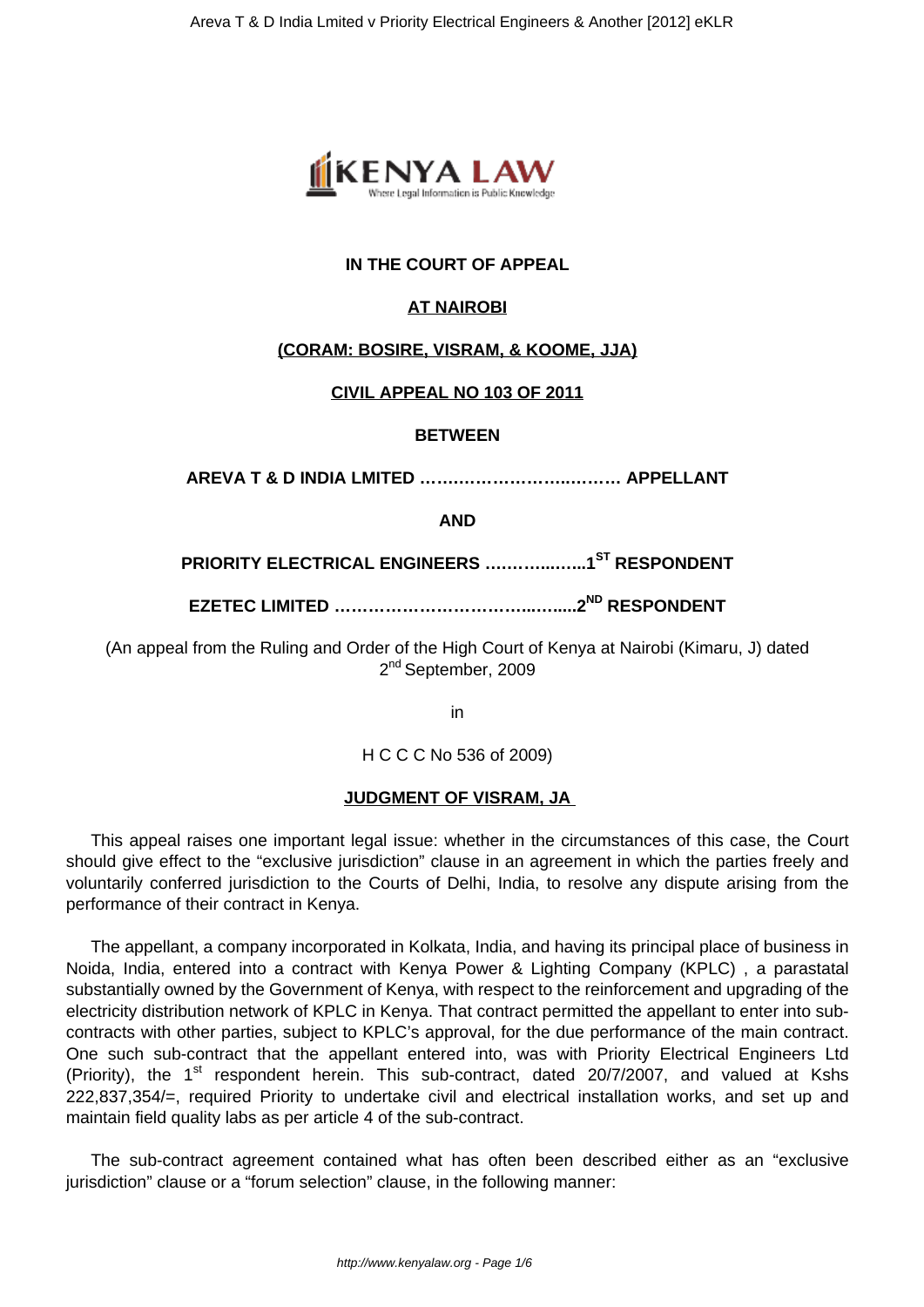### "Article 25 – ARBITRATION

Any disputes arising out of or in connection with this agreement shall be finally settled by way of arbitration in accordance with the Indian Arbitration Act, 1996 as modified from time to time.

The Arbitral award shall be final and binding and shall not be subject to any appeal or revision. The venue of the arbitration shall be at New Delhi, India.

#### Article 26

### The Courts of Delhi shall have exclusive jurisdiction."

A dispute arose between the appellant and Priority regarding the performance of the sub-contract. In a plaint dated 27/7/2009, and filed in the High Court on 28/7/2009, Priority complained that the appellant had unilaterally, and without notice, terminated the sub-contract, and sought orders of injunction to restrain Priority from awarding the sub-contract to the  $2^{nd}$  respondent Ezetec Ltd (Ezetec).

Upon being served with the plaint, the appellant immediately filed an application in the High Court pursuant to section 6 (1) of the Arbitration Act and Rule 2 of the Arbitration Rules 1997, seeking to stay the suit, and for orders directing that the matter be referred to arbitration in accordance with the agreement between the parties. That is the application that was before the High Court and its ruling is the subject of this appeal.

The main issue before the High Court (Kimaru, J) was whether the court should compel the parties to honour the jurisdiction clause in the agreement, or should allow the suit to proceed in Kenya on the grounds, enumerated by Priority, the respondent, that the subject matter of the contract was based in Kenya; that payment was to be made in Kenya; that the entire evidence to be adduced was located in Kenya, as were the witnesses, and that the remedies sought were urgent, and could not await arbitration.

In its ruling, the subject of this appeal, the High Court stated, in part, as follows:

"On my part, I am of the view that before this Court can stay proceedings in this suit and direct that the dispute be resolved by arbitration out of the jurisdiction of this Court, the Court must be satisfied that the dispute will indeed be determined by arbitration. As was held by the Court of Appeal in United India Insurance Co Ltd v East African Underwriters (K) Ltd [1985] KLR 998, the onus of establishing a strong reason for avoiding the jurisdiction of the Kenyan Courts is upon the parties who seek to avoid that jurisdiction. In exercising its discretion in determining the venue of arbitration, where the arbitration clause provides for the arbitration proceedings outside Kenya, the Court must take into account the following factors: in what country the evidence on the facts in issue is situate or more readily available and the effect of that on the convenience and expense of trial as between the Courts of the two countries, whether and how differently the law of the foreign court applies, with what country either party is connected and how closely, whether the defendants genuinely desire trial in the foreign country or are only seeking procedural advantage and finally, whether the plaintiff would be prejudiced by having to sue in a foreign court.

Applying the above principles to the present case, it is evident that whereas the parties agreed that the dispute would be resolved by arbitration at the agreed venue of New Delhi India, it is clear that the plaintiff has a case when it argues that the arbitration proceedings ought to be conducted in Kenya under the supervision of the Kenyan Courts. The subject matter of the contract is to be performed in Kenya.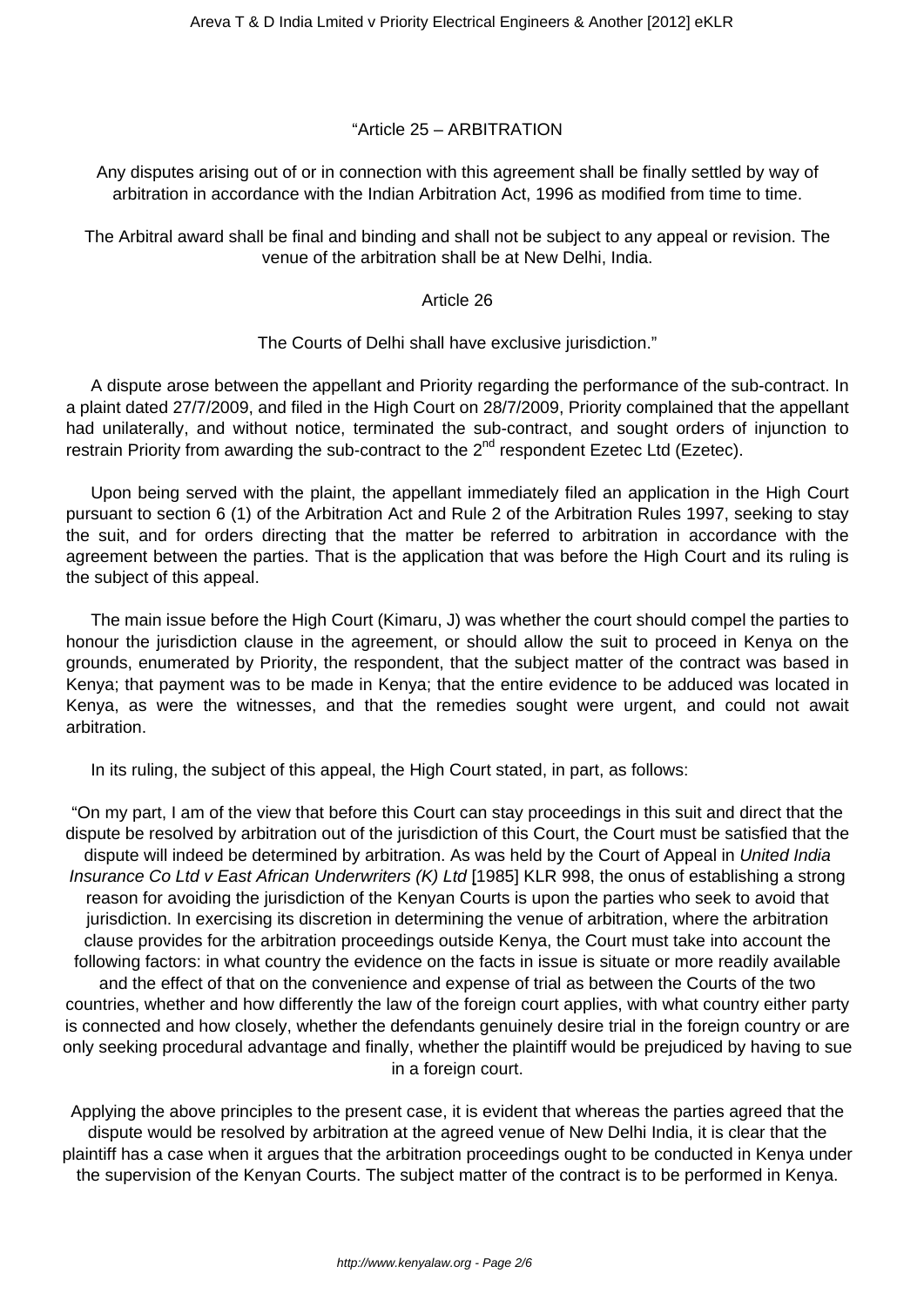The entity that is paying for the performance of the contract is a company substantially owned by the Government of Kenya. The entire evidence that will be adduced during the hearing of the dispute will be procured from Kenya. The majority of witnesses, if not all, are in Kenya. I think this Court would fail in its duty to do justice to the parties if it allowed an unjust clause in an agreement to be enforced by one party to the detriment of the other party where clearly there is no legal or logical justification. In the present case, it is clear that by invoking the arbitration clause, and by insisting that the venue of the arbitration be at New Delhi India, the  $1<sup>st</sup>$  defendant is in actual fact seeking to take advantage of a procedural technicality to frustrate the hearing and determination of the pending dispute between itself and the plaintiff. If this Court were to uphold the argument advanced by the 1<sup>st</sup> defendant, the practical consequences of such decision would mean that the dispute between the plaintiff and the defendants would not be resolved expeditiously as the anticipation in any arbitration proceedings."

The learned Judge then went one step further when he said:

"The parties are hereby ordered to agree on a single arbitrator to determine the dispute between them within fourteen (14) days of today's date failure of (sic) which the chairman of The Institution of Engineers of Kenya shall appoint a single arbitrator to determine the dispute."

That is the ruling that triggered this appeal. In his submissions before us, Mr P Gachuhi, learned counsel for the appellant, assisted by Ms A Waweru, urged the Court to uphold the sanctity of the contract, freely entered into by the parties, conferring exclusive jurisdiction to the Courts in New Delhi. Relying on the case of Raytheon Aircraft Corporation & Anr v Air Al Faraj Ltd (2005) Eklr counsel argued that there were no strong reasons or exceptional circumstances to warrant a departure from the agreement which had been entered into voluntarily with full knowledge of where the subject-matter was, and where witnesses were located. Finally, counsel argued, that to impose the choice of an arbitrator, was to vary the terms of the contract without the Court having any jurisdiction to do so.

Relying on the case of United India Insurance Co Ltd v East African Underwriters (Kenya) Ltd [1985] KLR 898, Mr A O Ombwayo, learned counsel for the respondent, argued that the burden of establishing a strong reason for avoiding the jurisdiction of the Kenyan Courts lies upon the person who seeks to oust that jurisdiction; and that in this case the appellant had not done so. He argued that the subject-matter of the dispute, and the witnesses, were based in Kenya and payment under the contract was to be effected in Kenya, and accordingly Kenya would be the most convenient forum for the resolution of the dispute herein.

The basic facts, upon which the appellant's application for stay in the High Court was resisted, are set out in two depositions – the Replying Affidavit of John Kinungi, sworn on 26/8/2009, and the affidavit in support of the application for injunctive reliefs, also sworn by John Kinungi on 27/7/2009. Mr Kinungi describes himself in both the depositions as the Managing Director of Priority.

In the affidavit sworn on 27/7/2009, Mr Kinungi states "that there are special and exceptional circumstances in this case" (to depart from the exclusive jurisdiction clause in the agreement). He does not specify what those special and exceptional circumstances are, nor does he elaborate on it anywhere else in his affidavit which runs into 20 paragraphs. Likewise, in his replying affidavit sworn on 26/8/2009 Mr Kinungi does not clearly expound on the special and exceptional circumstances, but avers as follows:-

"8. THAT when the 1<sup>st</sup> defendant terminated its contract with the plaintiff, and also proceeded to, by implication terminate the plaintiff's contract with the  $2<sup>nd</sup>$  defendant, it failed to appreciate the damage its actions would cause to the plaintiff, it cannot therefore seek to ask this Court to oust itself of jurisdiction.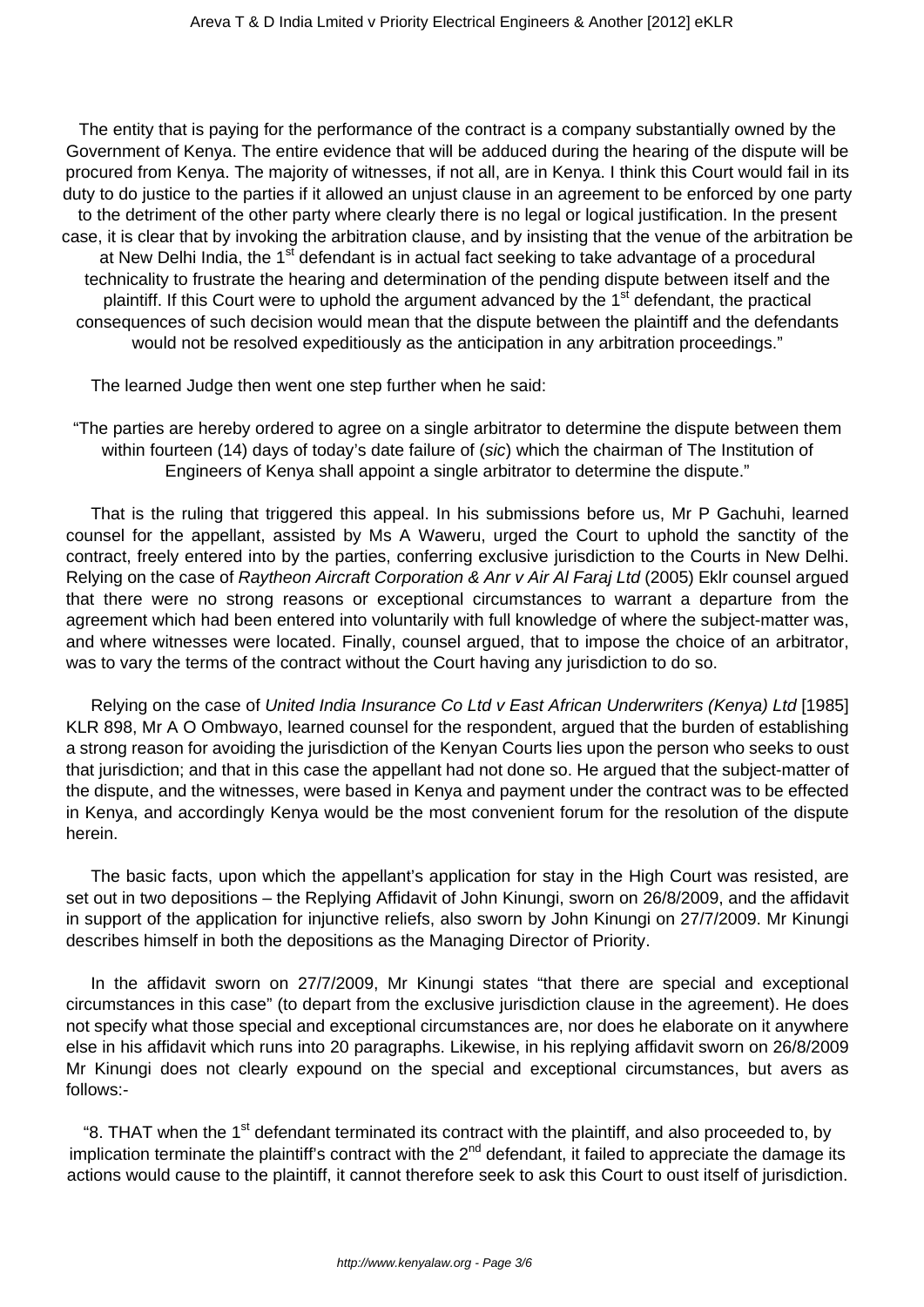9. THAT the 1<sup>st</sup> defendant, by fomenting the termination of the contract between the plaintiff and the 2<sup>nd</sup> defendant, acted in an oppressive manner and cannot hide under the exclusive clause on jurisdiction under its agreement with the plaintiff.

10. THAT the remedies sought are urgent and cannot wait for the 1<sup>st</sup> defendant to decide on whether or not to take the dispute for arbitration."

Essentially, Priority is raising two major arguments to justify departure from the exclusive jurisdiction clause – that the appellant acted in an "oppressive manner", and that the remedies sought were urgent and could not await arbitration. In my humble view, neither of these two arguments are sufficient to depart from the contract. The particulars of the appellant's oppressive conduct are not outlined, while the issue of "urgency" may actually negate the reason for approaching the Court where cases may delay more than they would in an arbitration. Business people choose arbitration over courts mainly because they want a more expeditious resolution of disputes.

The test in determining the effect of exclusive jurisdiction clauses was outlined by Willmer, J (as he then was) in The Fehmarn [1957] Lloyds Law Reports, 511, as follows:-

"Where there is an express agreement to a foreign tribunal, clearly it requires a strong case to satisfy this Court that that agreement should be overridden and that proceedings in this country should be allowed to continue."

In the EI Amria [1981] 2 Lloyds Law Reports, 119 Brandon, LJ laid down the following principles:-

"(1) where plaintiffs sue in England in breach of an agreement to refer disputes to a foreign court, and the defendants apply for a stay, the English court, assuming the claim to be otherwise within the jurisdiction, is not bound to grant a stay but has a discretion whether to do so or not. (2) The discretion should be exercised by granting a stay unless strong cause for not doing so is shown. (3) The burden of proving such a strong case is on the plaintiffs. (4) In exercising its discretion the Court should take into account all the circumstances of the particular case."

In the case of United India Insurance Co Ltd v East African Underwriters (Kenya) Ltd [1985] KLR 898 Madan, JA (as he then was) observed as follows:-

"The Courts of this country have a discretion to assume jurisdiction over an agreement which is made to be performed in Kenya notwithstanding a clause therein conferring jurisdiction upon the Courts of some other country. The exclusive jurisdiction clause however should normally be respected because the parties themselves freely fixed the forums for the settlement of their disputes; the Court should carry out the intention of the parties and enforce the agreement made by them in accordance with the principle that a contractual undertaking should be honoured unless there is strong reason for not keeping them bound by their agreement.

'Everybody accepts that the general rule is that the jurisdiction clause must be obeyed. There must be something exceptional to justify departure from it and the exceptional circumstances must be such as to afford strong reasons for such departure. (per Cairns, LJ, in the Makefjell [1976] 2 Lloyds Reports 29).' "

In the case of the Makefjell (supra), Cairns LJ states at page 34:

"…While no absolute rule can be laid down to this effect, the Court should be very slow to refuse a stay if the claim is just the sort of claim to be rejected. When a clause of this kind is introduced into a contract it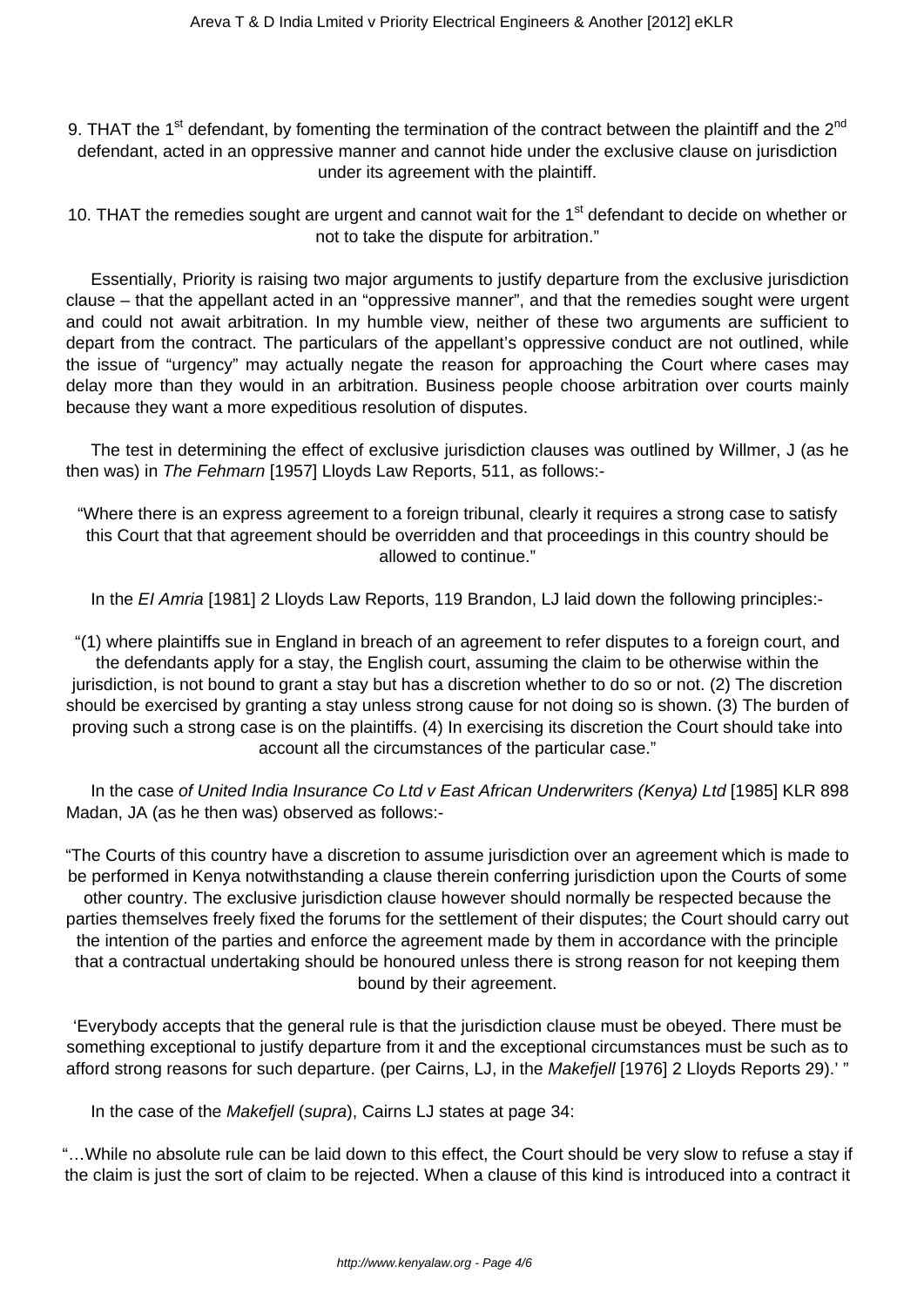must be supposed that the parties consider that, in general, trial in the place mentioned in the clause is more convenient than trial elsewhere. It does not lie in the mouth of one party to say when a claim arises; 'Although this claim differs in no way from the generality of claims that might be made by me under the bill of lading, I say that the specified place of trial is inconvenient.'

And Sir Gordon Willmer said at p 38;

"Once the general rule is accepted that parties who have agreed to the exclusive jurisdiction of a foreign court should be held to their bargain, any departure from that rule must of necessity be regarded as to that extent exceptional, and the only question can be whether the case is so exceptional as to justify holding that there is strong reason for departing from the rule. In my judgment the learned judge meant no more than this, as is, I think, made clear by the concluding words of the penultimate paragraph of his judgment, when he stated his conclusion in the following words: 'The plaintiffs have failed to show sufficiently strong reason why they should not be held to contract.' In these circumstances, I can find no fault with the learned judge's formulation of the principles on which his discretion should be exercised."

I fully agree that the rule that the parties should be held to their bargain should only be departed from in a special and exceptional case. Here, in the case before us, as I have pointed out, no such special and exceptional circumstances have been established to depart from the contract that the parties had freely and voluntarily agreed upon. The learned Judge's conclusion that his Court "would fail in its duty to do justice to the parties if it allowed an unjust clause in an agreement to be enforced by one party to the detriment of the other party where clearly there is no legal or logical justification" is based on no evidence that we can discern from the record, and the Judge's order that the arbitration be conducted by "a single arbitrator to determine the dispute between them within fourteen (14) days of today's date failure of which the chairman of The Institution of Engineers of Kenya shall appoint a single arbitrator to determine the dispute" is without jurisdiction.

Accordingly, and for reasons stated, I allow the appeal, and set aside the orders made by the High Court, and I allow all the prayers outlined in the Memorandum of Appeal. I also award costs to the appellant, both here and in the High Court.

This judgment has been delivered under rule 31 (3) of the Court of Appeal Rules, and as Koome, JA also agrees, the orders shall be as outlined herein before.

Dated and delivered at Nairobi this 30<sup>th</sup> day of May, 2012.

## **ALNASHIR VISRAM**

**………….……………...**

**JUDGE OF APPEAL**

I certify that this is a

true copy of the original.

# **DEPUTY REGISTRAR**